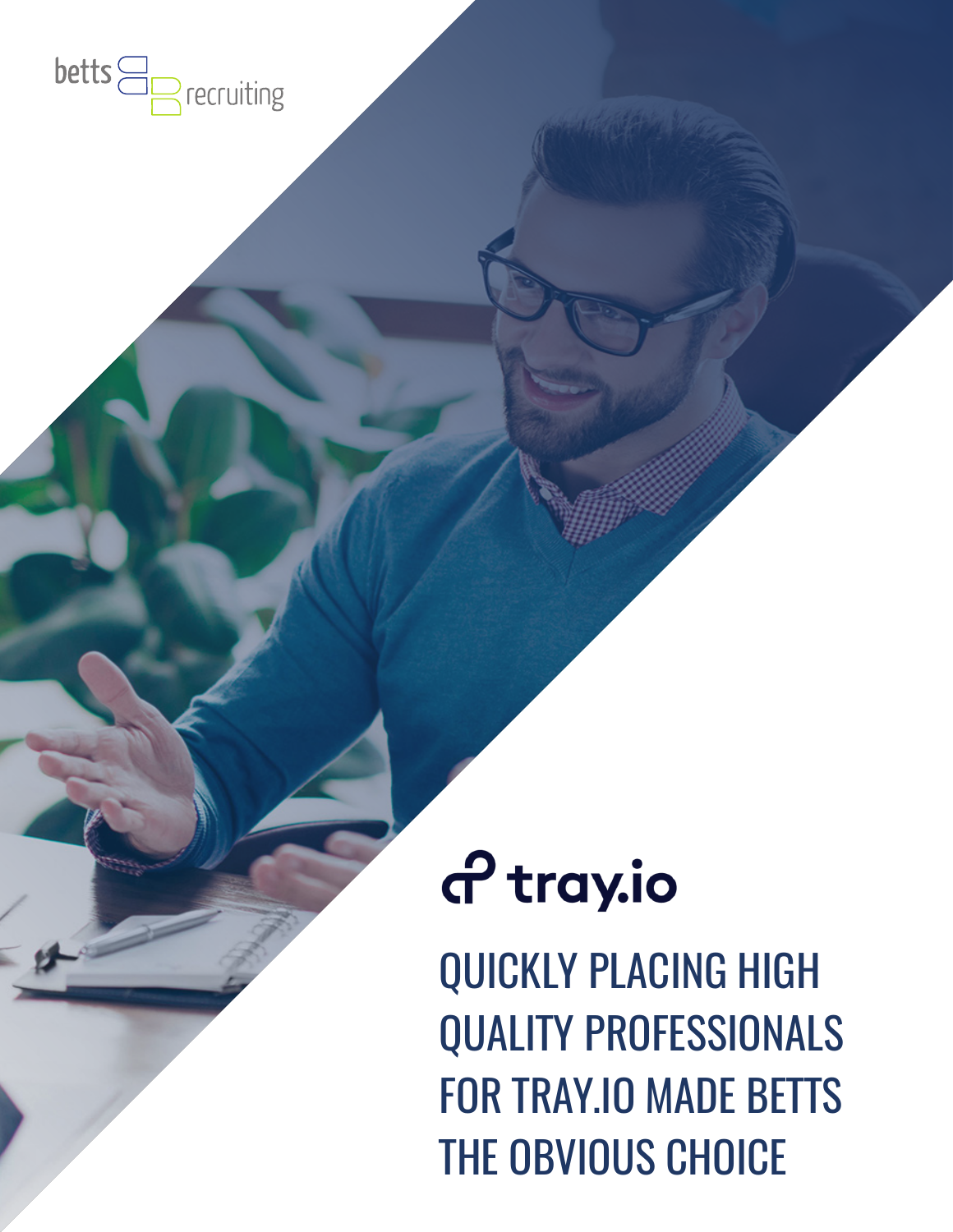**Building our sales team was a priority, but the daunting task of sourcing candidates was not the best use of my time."** 

- David Hershenson, Director of Sales Development, Tray.io

## **David Hershenson's success with Betts Recruiting**

David Hershenson is the Director of Sales Development and Productivity for **[Tray.io](http://Tray.io)**, a platform that allows companies to simply integrate their tech stacks to increase efficiency. David has spent most of his career helping rapidly growing companies scale quickly. From his experiences, David knew it was imperative to source the right talent. With more than 15 years of experience hiring SDRs, David knew exactly what his ideal hire looked like. "Building and leading teams in fast growth companies means I need to use all my resources efficiently. Building our sales team was a priority, but the daunting task of sourcing candidates was not the best use of my time."

### **The Challenge: Tray.io needed to top-notch sales professionals quickly**

The market for sales professionals in the tech industry is competitive. David didn't want to waste time talking to amazing people who fit his profile only to lose them to competitors. He knows that talented sales professionals actively look for positions that offer professional development opportunities and a clear career path. So when he started working with Betts Recruiting, David made sure he and Betts emphasized Tray.io's commitment to both of those things during the entire recruiting process.

*During our first round of hiring, we were looking for college grads and professionals with two years of experience. Betts did a great job of sourcing both profiles. Once I started talking to the candidates, I knew Betts and I were completely aligned.*



**David Hershenson** Dir. of Sales Developmentයි tray.io

 $\sqrt{2}$  recruiting